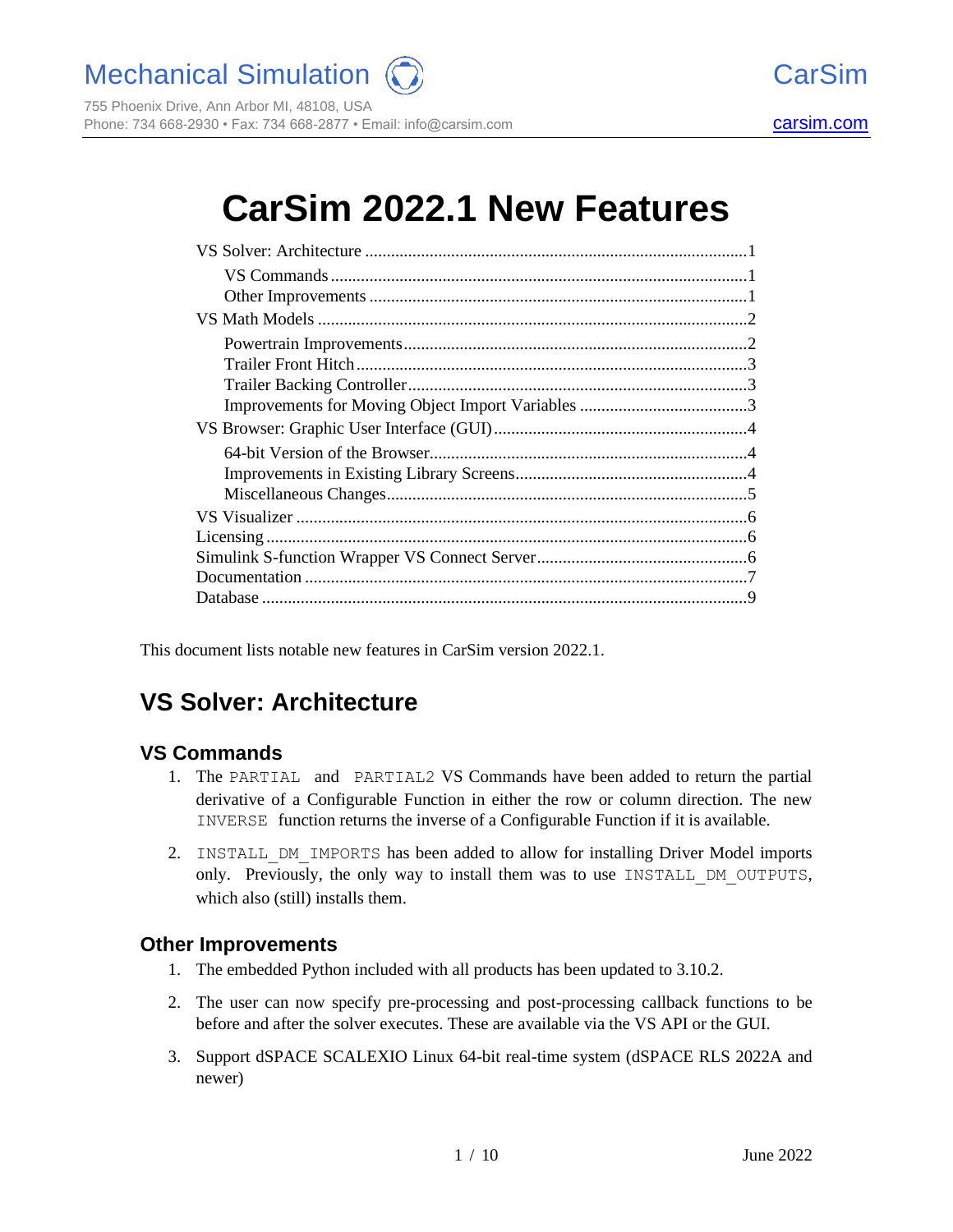- 4. Support OPAL-RT RT-Lab Linux 64-bit real-time system.
- 5. The solver is now working with 32-bit and 64-bit LabVIEW.

### **VS Math Models**

#### **Powertrain Improvements**

Improvements were made in the automated shifting behavior in the powertrain, which affects the powertrain behavior and the options for setting up driver control options. Most of the improvements involve the closed-loop clutch controller.

- 1. The location of parameters in the Echo file was adjusted to better link parameters to parts of the overall powertrain model. For example, throttle delay was moved from the Engine section (that only exists for powertrains with an internal combustion engine) to the overall powertrain system section.
- 2. A calculated read-only parameter NDIFF is shown, in support of user-defined VS Commands. This is the maximum number of differentials that might exist, given the number of drive axles created with the INSTALL\_POWERTRAIN command.
- 3. Parameters LIMIT DOWNSHIFT and LIMIT UPSHIFT were added, to enable automatic shifting that can skip gears. For example, if  $LIMIT$  UPSHIFT = 2, then the shift controller can potentially shift directly from gear 2 to 4. The default limits are 1, which replicates shifting in older versions.
- 4. Parameters T\_CL\_START and T\_TH\_START were added to provide more options for setting the timing for automated clutch and throttle modulation during shifting.
- 5. The calculations of clutch, throttle, and shift were improved to handle new requests for clutch/throttle activity if an activity was already in progress. For example, if a new shift is request before a shift in progress has ended, the new shift is started, with the start time adjusted automatically to avoid discontinuous jumps in clutch.
- 6. The closed-loop clutch behavior was extended to included stopping (dis-engaging the clutch at very low speed to avoid stalling the engine) and re-starting (re-engaging the clutch when attempting to accelerate). Several new state variables were added to support the new transition events.
- 7. A parameter AV\_ENG\_LOW\_CLUTCH was added to support the automatic disengagement of a clutch at low speed if there is risk of stalling the engine.
- 8. A parameter TH\_MIN\_CL\_ACCEL was added to support the automatic re-engagement of a clutch when accelerating from a stopped condition.
- 9. Upgraded some Import variables to support interactions with internally calculated values via ADD, MULTIPLY, and REPLACE. The Imports are: IMP\_AT\_CLUTCH, IMP\_AV\_ENG, IMP\_CLT\_D1\_2, IMP\_CLUTCH\_D1, IMP\_GEAR\_TRANS, IMP\_IENG, IMP\_INV\_CAP\_TC, IMP\_MENG\_REACT, IMP\_MODE\_TRANS,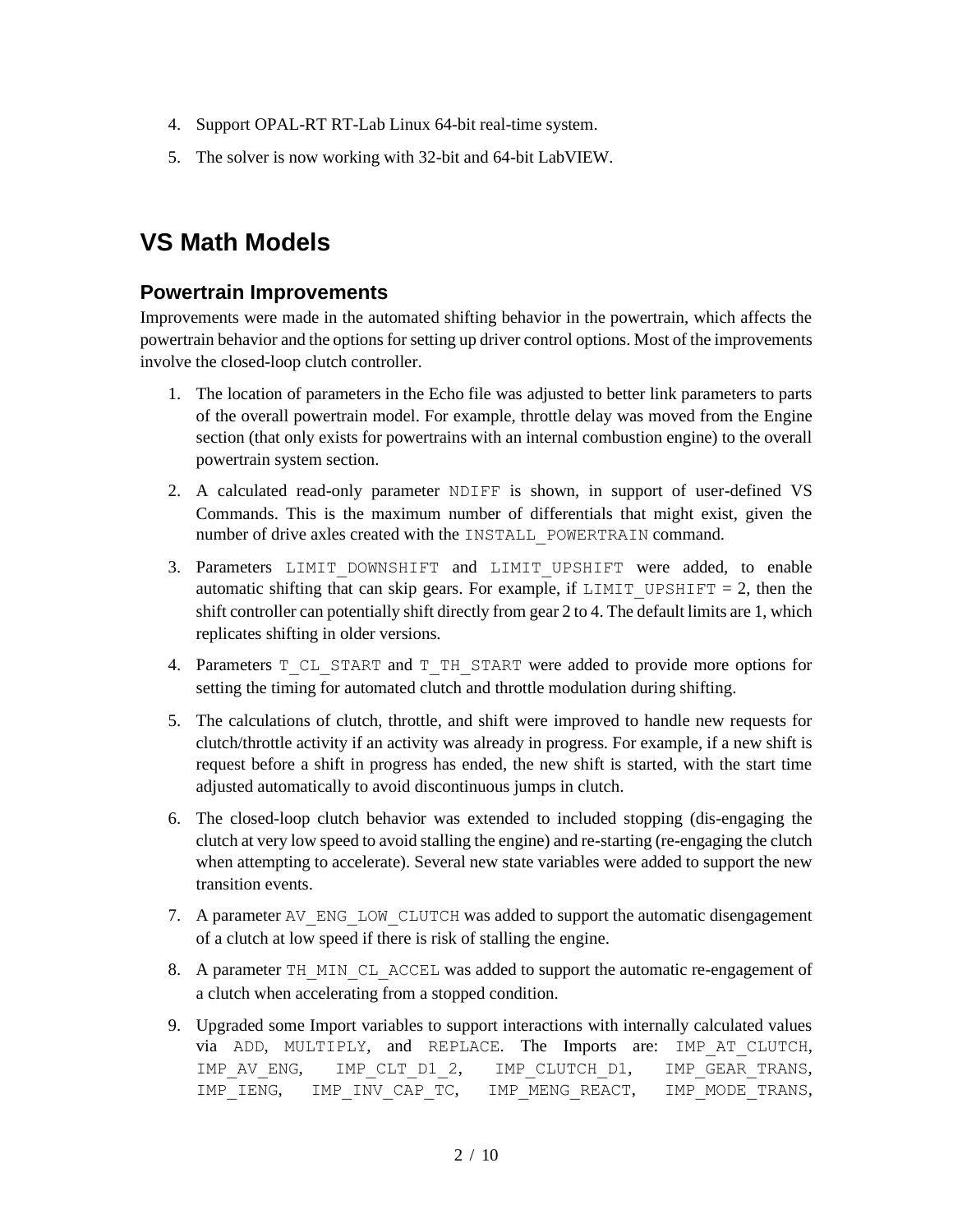```
IMP_MY_OUT_D1_L, IMP_MY_OUT_D1_R, IMP_M_DIFF_D1, IMP_M_OUT_D3_F,
IMP_RM_TC, IMP_R_EFF_D1, IMP_R_EFF_TR, IMP_R_GEAR_D1, and
IMP_R_GEAR_TR.
```
#### **Trailer Front Hitch**

The origin of a trailer sprung mass coordinate system is used to locate the front hitch point, the center of gravity (C.G.) of the sprung mass, the reference locations of the axle suspension(s), and possibly the location of a rear hitch point. The X-Y-Z local coordinates of the front hitch point for a ball/pintle or generic hitch are  $(0, 0, H$  H\_FRONT) where H\_H\_FRONT is a parameter for the height of the point relative to the origin. Output variables have always been available for the global coordinates of the origin, as  $X \circ i$ ,  $Y \circ i$ , and  $Z \circ i$ , where *i* is the number of the trailer units (2 or higher).

Additional outputs have been added in this release for the global coordinates of the front hitch point:  $X \circ HF$  *i*,  $Y \circ HF$  *i*, and  $Z \circ HF$  *i* (where HF indicates Hitch, Front).

The location of the front hitch point can be more convenient for animation objects attached to the trailer sprung mass, such as payloads, hitch structures, and miscellaneous structures that make up the sprung mass. The Browser screens for specifying the animation assets for a trailer unit were updated to allow the new front hitch points to be used to animate items attached to the sprung mass, sometimes more conveniently than use the origin point used to locate suspension heights.

### **Trailer Backing Controller**

The *trailer backing controller* (TBC) calculates the steering wheel angle if the vehicle is reversing, the single preview point driver model is being used, and the vehicle is a supported type. The steering wheel angle is manipulated such that the hitch articulation angle steers the trailer along the desired path.

The INSTALL\_DM\_TBC VS Command is used to install the TBC, typically from the miscellaneous yellow field on the closed-loop driver model screen, as this is an extension of the single preview point mode. There is one tuning parameter, the proportional control gain, with math model keyword TBC\_GAIN.

For more information on the TBC, please refer to the help file for the menu item **Help > Controls > Trailer Backing Controller**.

#### **Improvements for Moving Object Import Variables**

Upgraded some Import variables for moving objects to support interactions with internally calculated values via ADD, MULTIPLY, and REPLACE. The Imports (for object #1) are: IMP\_HEAD\_OBJ\_1, IMP\_MSG\_OBJ\_1, IMP\_PITCH\_OBJ\_1, IMP\_ROLL\_OBJ\_1, IMP\_S\_OBJ\_1, IMP\_TYPE\_OBJ\_1, IMP\_VIS\_OBJ\_1, IMP\_V\_OBJ\_1, IMP\_X\_OBJ\_1, IMP\_YAW\_OBJ\_1, IMP\_Y\_OBJ\_1, and IMP\_Z\_OBJ\_1.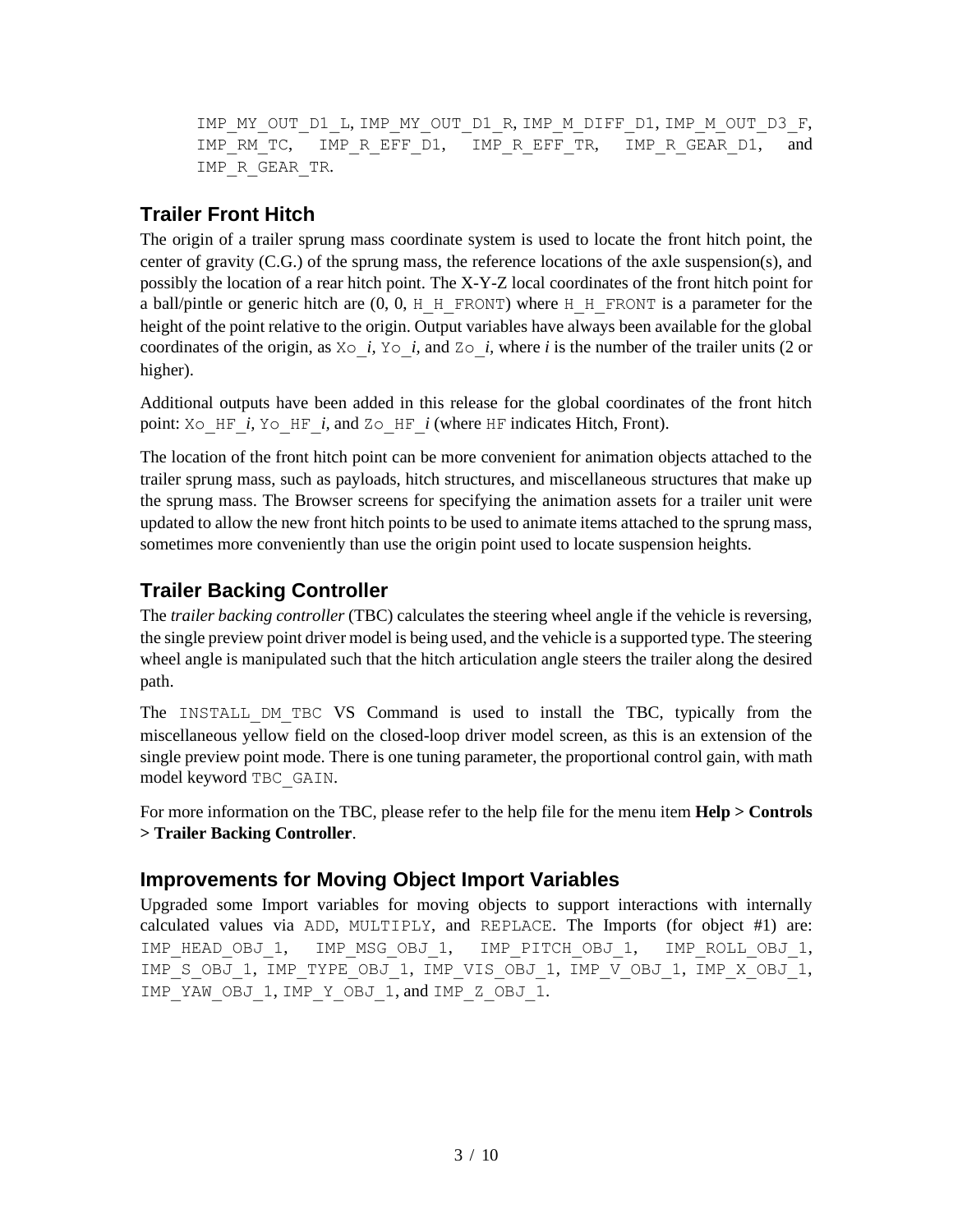### **VS Browser: Graphic User Interface (GUI)**

#### **64-bit Version of the Browser**

The browser CarSim.exe is a 32-bit application that runs on both 64 and 32-bit versions of Windows. As such, it can load 32-bit plug-in libraries such as the VS Solver carsim 32.dll but is not able to use 64-bit libraries.

Most users have been working with 64-bit versions of Windows, and many engineering software tools are now available only as 64-bit applications and libraries. For example, the last version of 32-bit MATLAB from MathWorks was 2015b. That means any recent versions of MATLAB and Simulink will work only with the 64-bit VS Solver plug-in libraries.

The 2022.1 release includes two versions of the Browser: CarSim.exe (still 32-bit) and CarSim  $64$ .exe (64-bit). The plan from Mechanical Simulation is to drop the 32-bit versions of our tools in the 2023.0 release. (Recent releases have already included both 32-bit and 64-bit versions of the VS Solver libraries, VS Visualizer, and other tools.)

Mechanical Simulation recommends using the 64-bit version unless there is a need to maintain compatibility with 32-bit tools. Given that recent versions of MATLAB/Simulink are only 64-bit, there is slightly better compatibility if the runs made without Simulink use the same VS Solver library as the runs made with Simulink.

#### **Improvements in Existing Library Screens**

Existing Library screens were modified.

#### *Vehicle Sprung Mass*

VS Math Models have not included dimensions of the sprung masses, as they are not part of the equations of motion. However, in version 2020.1, VS Math Models could attach target objects to sprung masses so they can be detected by ADAS sensors. Dimensions were added to the VS Math Models (they are LEN  $SM$ , WID  $SM$ , and HT  $SM$ ) and those dimensions are available to define sizes of moving objects or for advanced users to include in VS Command equations.

The sprung mass screens have always had three yellow fields for dimensions used by VS Visualizer to scale animation assets (these dimensions are X\_LENGTH, Y\_LENGTH, and Z\_LENGTH). In versions 2020.1 to 2022.0, the values from these yellow field were written twice, using both sets of keywords.

In 2022.1, the three library screens for sprung masses were extended to explicitly provide two values for each dimension: one set is for scaling animation assets for the video and the other set is for sizing a target moving object if one is attached to the sprung mass. The library screens are:

- 1. Vehicle: Sprung Mass,
- 2. Vehicle: Sprung Mass (from Whole Vehicle), and
- 3. Vehicle: Trailer Sprung Mass.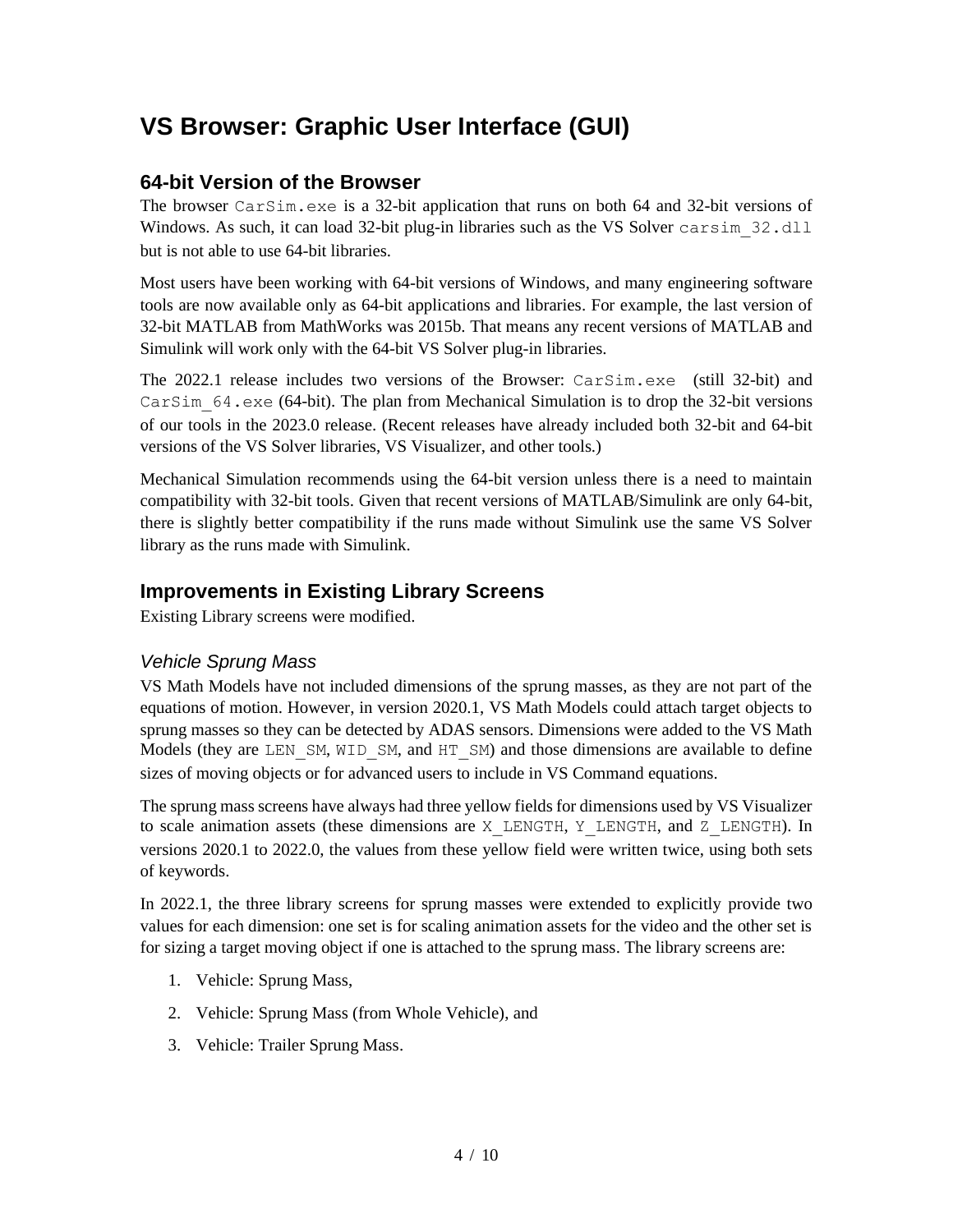#### <span id="page-4-0"></span>*I/O Channels: Write*

The Browser now supports access to pre-processing and post-processing callback functions (I/O Write screen) so the user has the option to execute their own programs before or after the solver is run. As mentioned above, this capability can also be accessed with the VS API.

The filename suffix option has been restored for auxiliary outputs.

#### *Animation: Vehicles and Targets*

As mentioned earlier, the VS Math Model now provides X-Y-Z coordinates for a front hitch point for trailers. This screen has a drop-down control to choose whether animation assets should be located relative to the sprung mass origin point (typically close to the ground) or at the front hitch point. The setting is written to the Parsfile for the screen with the keyword OPT\_TRAILER\_REF\_FRAME. This is used when a run or video is made from the **Run Control** screen: the value of the parameter used by the Browser to generate Reference Frames for VS Visualizer using the selected point. Note that the keyword is only used within the Browser; it is not recognized by the VS Math Model.

#### *Suspension: Compliance (Nonlinear)*

The **Suspension: Compliance (Nonlinear)** screen has been updated to include a checkbox for the dynamic X compliance option for independent suspensions. When checked, the Parsfile includes DEFINE SUSP X DOF to activate the option. Additionally, the yellow field for quasi-static longitudinal compliance is replaced with a yellow field for the dynamic longitudinal stiffness.

#### **Miscellaneous Changes**

- 1. Changes were made in Powertrain screens such that unused options are not installed. For example, the INSTALL ENGINE command is not applied for electric powertrains.
- 2. The **Control: Clutch Shifting Timelines (Closed Loop)** screen was modified to include yellow fields for the new parameters T\_CL\_START and T\_TH\_START.
- 3. The **Powertrain: Engine** screen includes a new yellow field for a minimal speed setting for the clutch controller, with keyword AV\_ENG\_LOW\_CLUTCH. If the powertrain includes a clutch operating with the built-in closed-loop controller, this engine speed might be used to dis-engage the clutch at very low speed to avoid stalling the engine.
- 4. The **Powertrain: Electric Motor Torque** screen includes a new checkbox and a new yellow field for an optional reduction gear. If the checkbox is checked (default is unchecked), the yellow filed appears to set the reduction gear ratio which is used to scale the input and output of the motor torque configurable table, i.e. SPIN\_SCALE\_M\_MOTOR\_MAX and MMOTOR\_MAX\_GAIN. Also, the gear ratio is used to modify the motor rotor inertia  $(I$  MOTOR).
- 5. The **Control: Shifting (Open Loop)** and **Control: Shifting (Closed Loop)** screens were both changed to allow only three kinds of Configurable Functions that are appropriate for gear as a function of time: Constant, Table (steps, flat-line extrapolation), and Equation.
- 6. Two more plot links were added to the **Generic VS Commands** screen.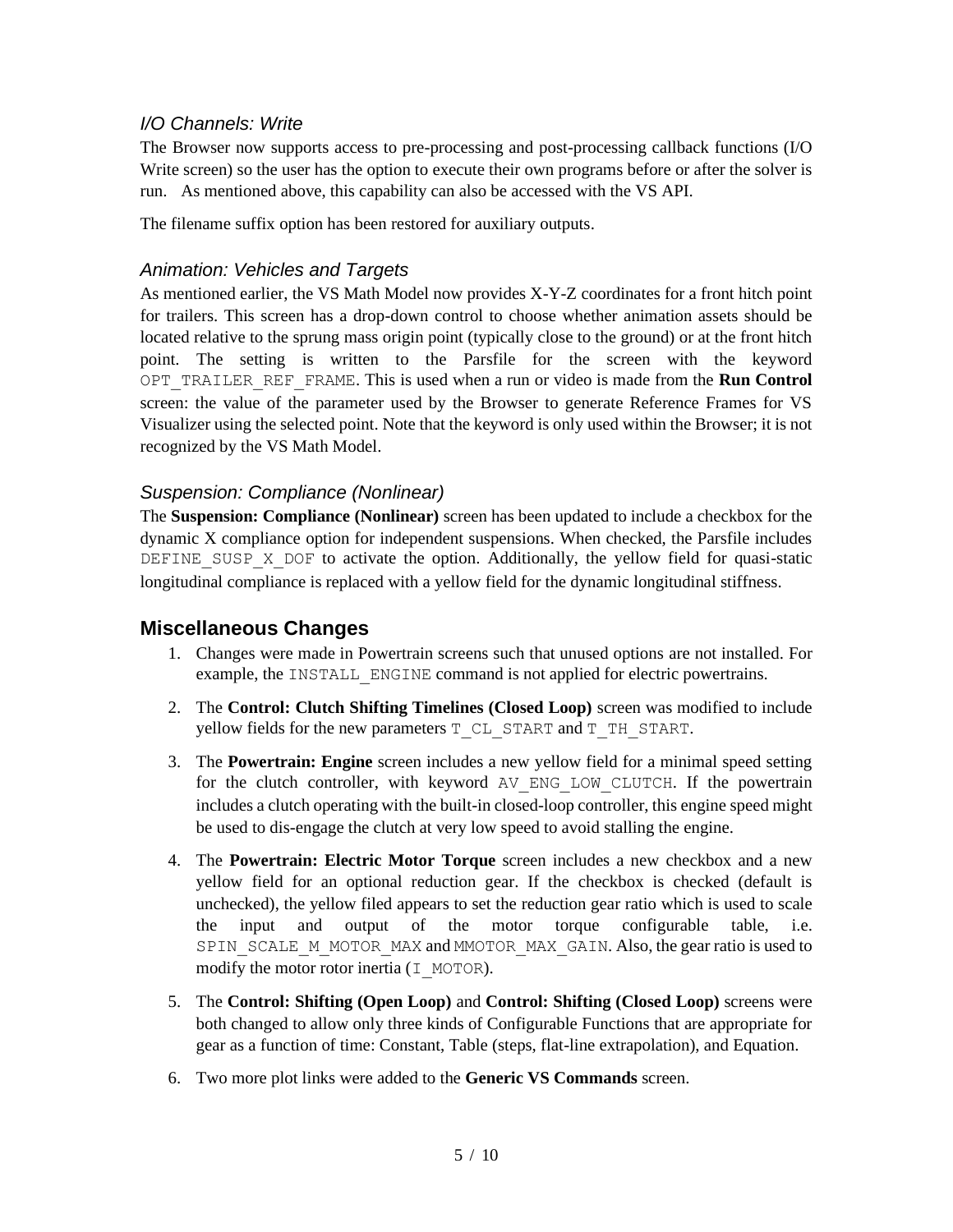- 7. The **Tools** menu was modified to clarify the searching of existing runs for uses of the dataset currently in view.
- 8. The **Control: Steering by the Closed-Loop Driver Model** screen automatically applies the VS Command INSTALL\_DM\_IMPORTS if the single-point preview is selected (OPT  $DM = 3$ ). The Imports are not activated, but they are available. Previously, this did not occur and there was no easy way to access the imports.

# **VS Visualizer**

VS Visualizer has added a preferences option to force X or Y plot axis labels to show. Users with a small VS Visualizer window and many plots may have hidden axis labels due to automatic plot window scaling. Forcing the axis labels to show will allow users to view VS Visualizer at their preferred window size.

# **Licensing**

The Command-Line License Manager can now run as a Windows Service, allowing for the application to be started automatically when the system is booted. Additionally, running the License Manager as a Service allows for the application to be started, paused, or stopped using the Microsoft Management Console.

# **Simulink S-function Wrapper VS Connect Server**

The Simulink s-function wrapper  $v_s$  s f has been enhanced with the addition of an embedded VS Connect server. Parsfile keywords added to yellow fields in the VS Browser can be used to enable and configure the VS Connect server within the  $\vee$ s  $\leq$  f s-function. When enabled and configured via Parsfile parameters, this feature provides access for remote VS Connect Nodes to set imports and retrieve outputs of the VS Solver as it executes within Simulink.

This feature can also provide remote VS Connect read/write access to other data (signals) within Simulink that are external to the VS Solver by employing custom solver imports/exports for this purpose.

Examples of remote VS Connect clients that can connect to vs sf include:

- The VS Connect Client S-function (vs\_connect\_sf), which may be running in the same Simulink model, or in a separate model which may itself be running on a separate computer.
- Custom C/C++ code utilizing the VS Connect library (available in the VS SDK).
- Custom Python code utilizing the VS Connect Python wrapper (available in the VS SDK).
- The forthcoming release of the VehicleSim Dynamics Plugin for Unreal Engine, which will include components that can be easily configured to provide "Live Animation" within Unreal Engine of VehicleSim solvers running remotely within Simulink.

For an example of how to configure the VS Connect server of  $\vee$ s sf, see the example Run: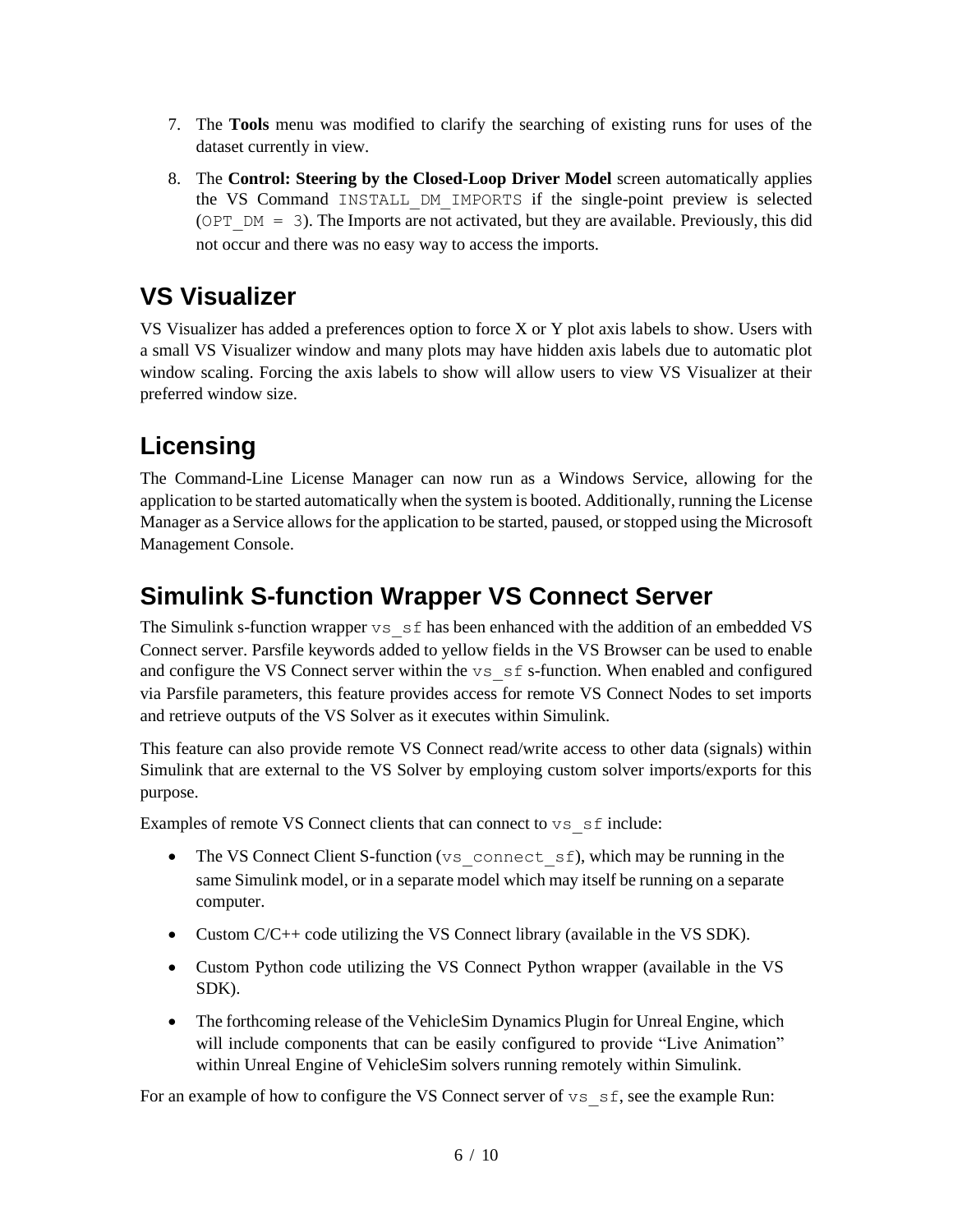{External Control, Wrappers} Unreal Engine Live Animation

### **Documentation**

The following documents were added to the **Help** menu:

- 1. Controls > Trailer Backing Controller
- 2. Technical Memos > Change Units of VS Math Model Variables
- 3. Technical Memos > vs\_sf VS Connect Server
- 4. Tools > Database Builder

The following Guides and Tutorials were updated:

5. Quick Start Guide

The following Reference Manuals have been updated:

- 6. System Parameters in VS Math Models
- 7. VS Browser (GUI and Database)
- 8. VS Commands
- 9. VS Commands Summary
- 10. VS COM Interface
- 11. VS Math Models
- 12. VS SDK: The VehicleSim Software Development Kit
- 13. VS Table Tool
- 14. VS Visualizer

The following Screen documents have been updated:

- 1. ADAS Sensors and Target Objects
- 2. Aerodynamics
- 3. Animator > Camera Setup
- 4. Animator > Shapes and Groups
- 5. Animator > Reference Frames
- 6. Animator > Sounds
- 7. Animator > Vehicles and Sensor Targets
- 8. Brake System
- 9. Controls > Driver Controls
- 10. Controls > Electronic Stability Control (ESC)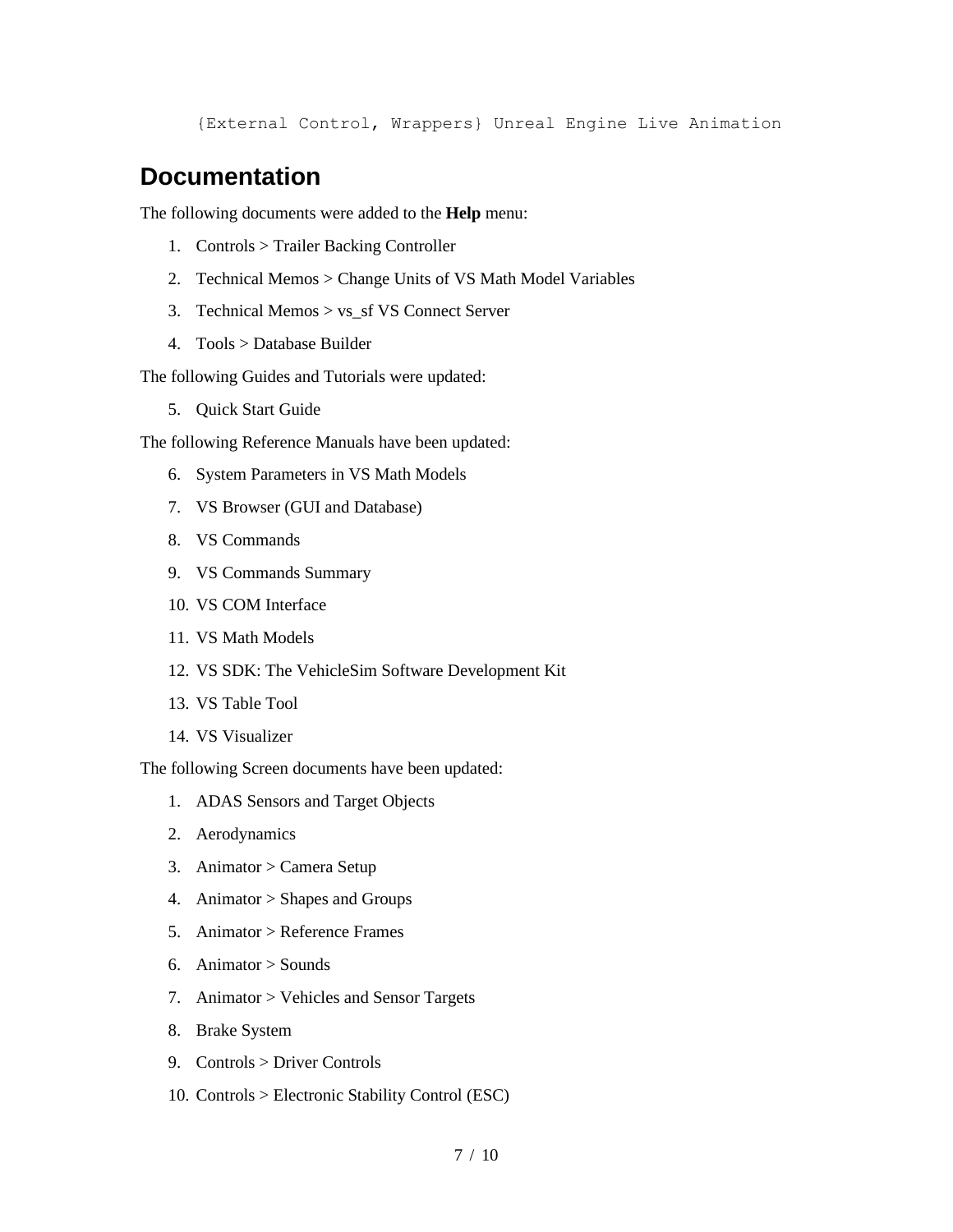- 11. Generic Data > Generic Data Screens
- 12. Generic Data > Generic Table
- 13. Generic Data > External Parsfile
- 14. Hitch
- 15. Model Extensions and RT > Custom Forces and Motion Sensors
- 16. Model Extensions and RT > External Models and RT Systems
- 17. Model Extensions and RT > Import and Export Variables
- 18. Model Extensions and RT > Path Detectors
- 19. Paths, Road Surfaces, and Scenes > Paths and Road Surfaces
- 20. Paths, Road Surfaces, and Scenes > Road Surface Visualization
- 21. Paths, Road Surfaces, and Scenes > VS Terrain
- 22. Payloads
- 23. Plot Setup
- 24. Powertrain > Electric and Hybrid Electric Systems (BEV/HEV)
- 25. Powertrain > Engine Mounts
- 26. Powertrain > Powertrain System
- 27. Procedures and Events
- 28. Steering Systems
- 29. Suspension Systems
- 30. Tire Models
- 31. Tools > Atlas GPS Tools
- 32. Tools > Calculator Screen
- 33. Tools > Calculator Tool for Tables
- 34. Tools > VS / ERD File Utility
- 35. Vehicles

The following Deprecation Memo was updated:

- 36. Powertrain External Transmission Screens
- The following Technical Memos have been updated:
	- 37. HPC Licensing
	- 38. Numerical Integration in VS Math Models
	- 39. Validation of VS Vehicle Models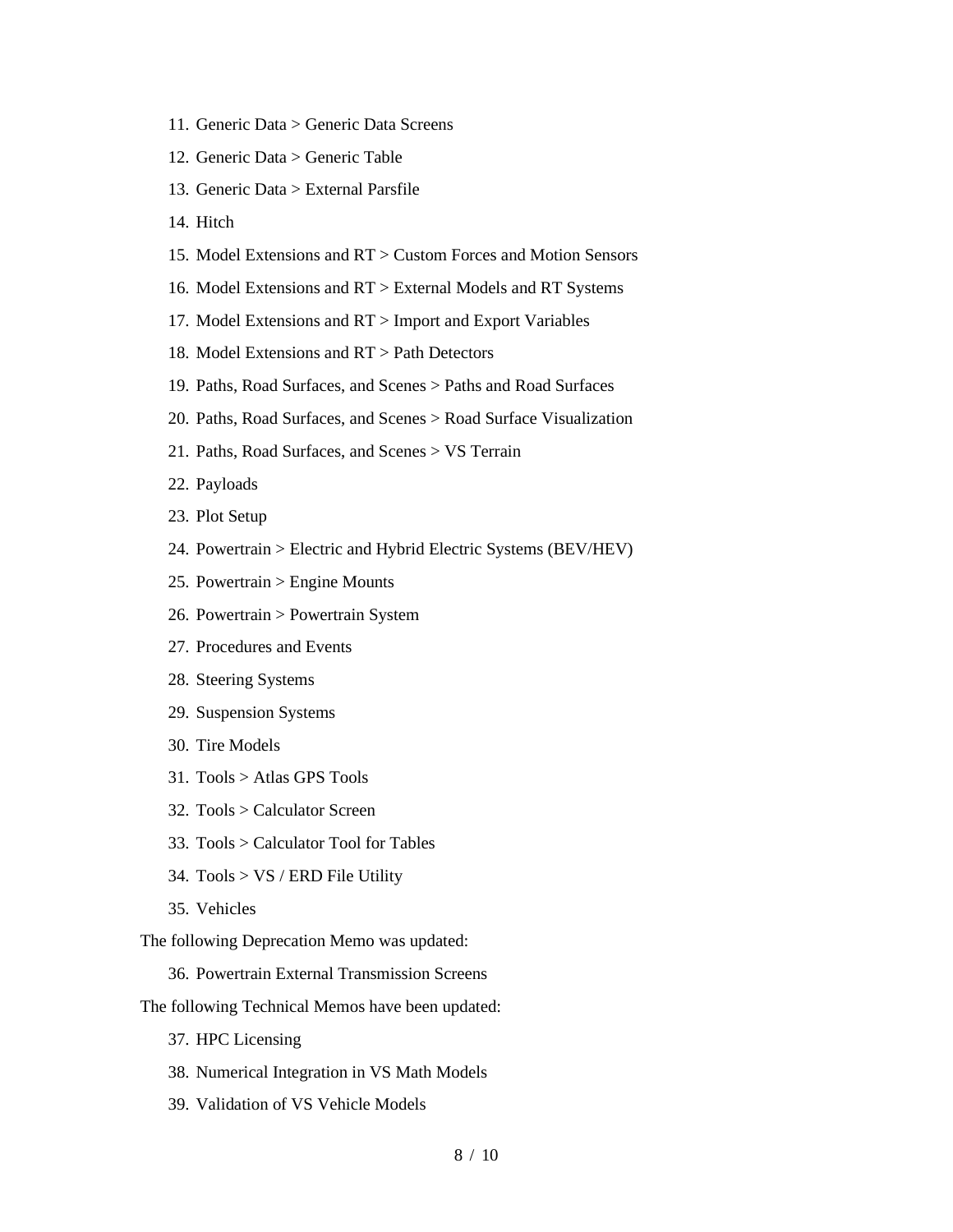- 40. VehicleSim License Manager (VSLM)
- 41. VS Solver Wrapper

The following Real-Time and DS System documents have been updated:

- 42. RT-Lab Guide
- 43. VI-Grade DriveSim & VehicleSim Dynamics

The following SDK documents have been updated:

- 44. The VehicleSim API
- 45. The VS Vehicle Module Simulation Integration Utility
- 46. VS Output API: Reading and Accessing VS Output Files
- 47. VS SDK: The VehicleSim Software Development Kit

The following miscellaneous documents have been updated:

48. VehicleSim Dynamics plugin for Unreal Engine example using VS Connect

### **Database**

Additions were made in some of the run categories. The following new categories (with associated CPAR archive files) were added.

#### *Articulated bus*

Examples provided with the previous release (2022.0) were re-done to better show the articulations of the connection.

#### *Automatic clutch control*

Improvements in the built-in closed-loop controller for mechanical clutches are shown for some examples involving bringing the vehicle to a start and then restarting.

#### *Dynamic X compliance examples*

The two examples which use the dynamic X compliance for independent suspensions have been updated to use the new checkbox on the **Suspension: Compliance (Nonlinear)** screen (p[. 5\)](#page-4-0). These examples are

Suspension and Ride Tests > Extended Tires, X DOF: Small Bump

Suspension and Ride Tests > MF Tyre, X DOF: Small Bump.

#### *Impaired driver*

The closed-loop driver model includes a parameter which can be used to delay the application of the calculated steering input by the desired time. New examples have been added which make use of this parameter to model the effects of an impaired driver. The preview time is also shortened proportionally to include an impaired driver's reduced ability to focus on the road ahead.